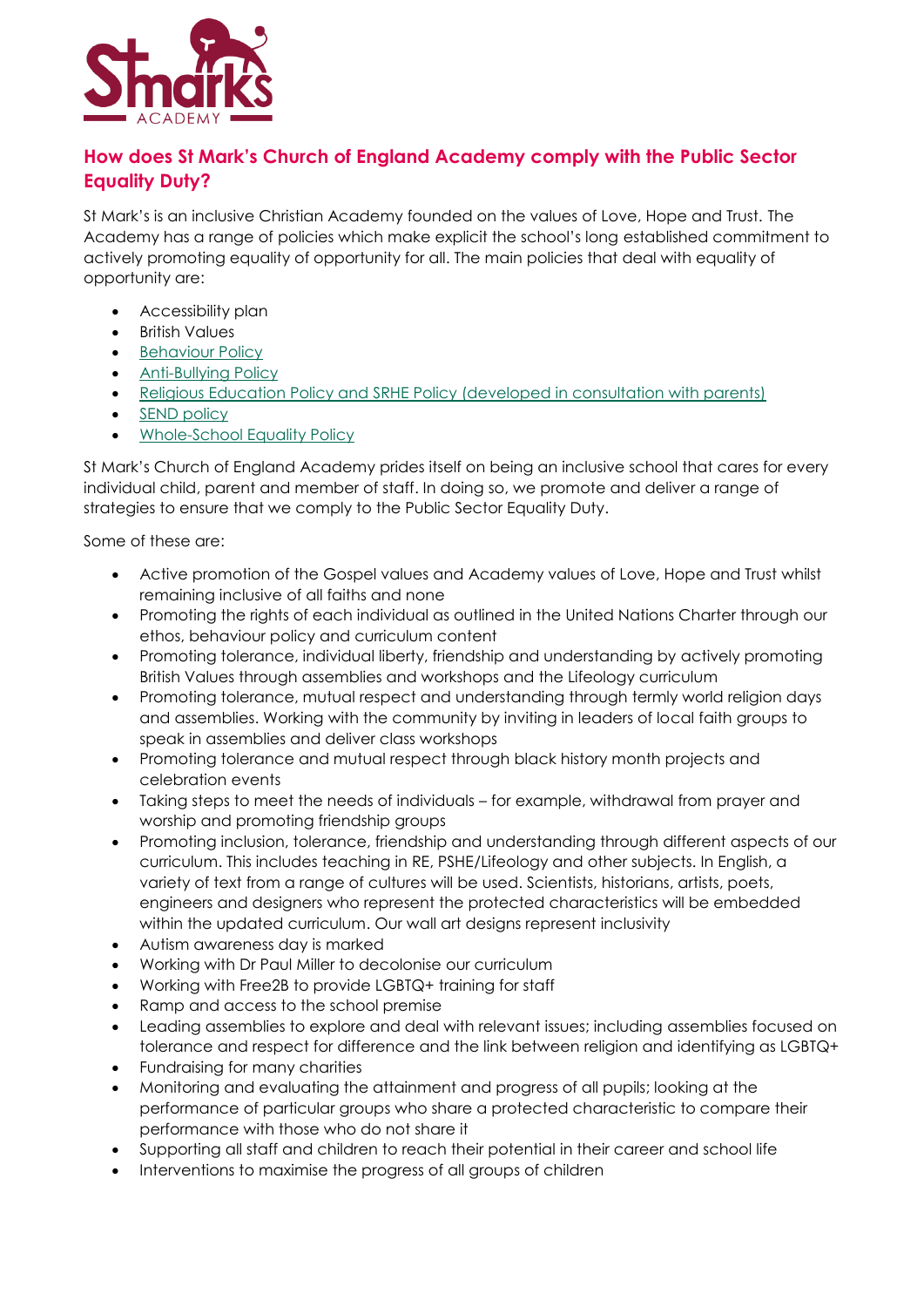- Encouraging children who have a particular character to participate fully in all activities for example; after school clubs, sport lunchtimes, choir based on our analysis of enrichment participation data
- Curriculum trips that meet the needs of all children
- Inclusive toilets available for all key stages and members of our community who identify as non-binary
- Active promotion of our robust and inclusive Behaviour policy
- Active promotion of the St Mark's Anti-bullying policy
- Restorative justice approach to behaviour and relationships supporting any tensions between different groups of pupils within the school
- Attendance at the Merton Race and Equality Conference
- Courageous Advocacy Award for instilling and fighting for local change within our community, inspired by our Black Excellence key note speaker and former pupil
- Onsite therapeutic work that provides a counselling service for students who may be facing mental health problems
- Pupil participation in school activities; ensuring that is formed of pupils from a range of backgrounds.

## **St Mark's Curriculum Intent**

The Academy's Curriculum Intent Statement demonstrates a commitment to a quality of education that is fully inclusive and allows every child to see examples of excellence that represent their race, gender or sexuality. The intent statement is:

*St Mark's Church of England Academy empowers students, of all faiths and none, with the inclusive Christian values of love, hope and trust, and promotes academic and character excellence. The curriculum has been carefully designed to draw on their rich and varied backgrounds. The crosscurricular key skills and knowledge required for students' progress are taught within real world contexts. We are committed to celebrating and enriching all of our students by ensuring that the programmes of study do not privilege, appeal to or conform to a historically favoured demographic of people. We have a relentless desire to provide all students with a curriculum that is broad and balanced; one that is diverse, one that is fully inclusive and one that is decolonised. We are always striving to reshape our curriculum in a way that destabilises unconscious bias, misrepresentation and*  inaccessibility. This, in turn, empowers students to become thoughtful, informed citizens who will *challenge and interrogate racist ideologies and practices. They will genuinely celebrate equality and diversity as benchmarks for a just, liberating and thriving society. At St Mark's, students participate in enriching experiences, giving them the ambition, confidence, cultural capital, and employability skills to be successful in their future university and professional career.*

## **Equality objectives (2020-2024)**

Under the Public Sector Equality Duty (PSED) the school is required to set Equality Objectives. Our published information must be updated annually and objectives published at least once every four years. In order to further enhance our ability to allow these values to positively influence the lives of all those we serve, the following targets have been set in accordance with the Equalities Act (2010).

The following guidance has been used to inform these targets: [https://assets.publishing.service.gov.uk/government/uploads/system/uploads/attachment\\_data/file](https://assets.publishing.service.gov.uk/government/uploads/system/uploads/attachment_data/file/315587/Equality_Act_Advice_Final.pdf) /315587/Equality Act Advice Final.pdf